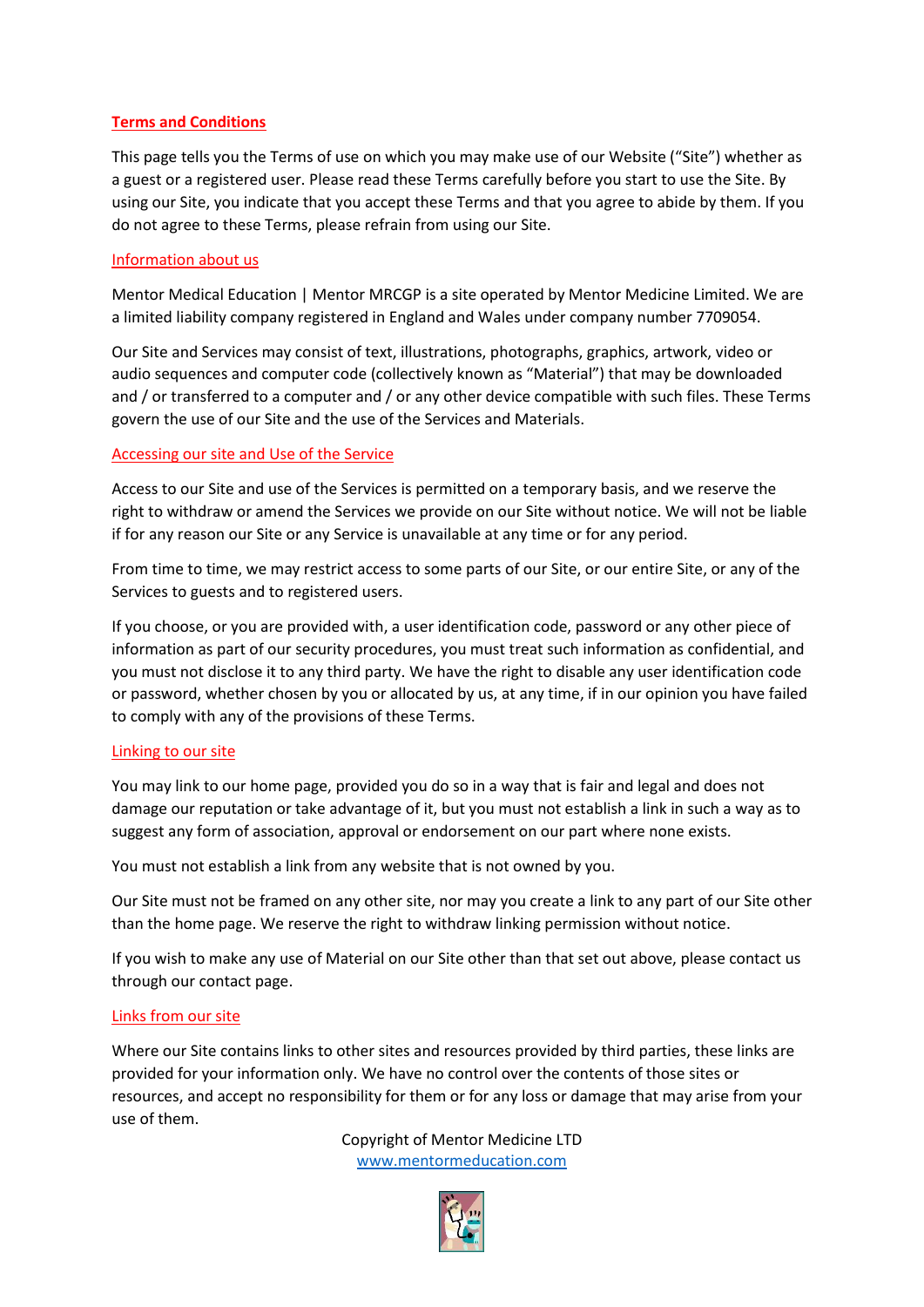# Availability of the Web Site

The Service is provided "as is" and on an "as available" basis. We give no warranty that the Service will be free of defects and / or faults. To the maximum extent permitted by the law we provide no warranties (express or implied) of fitness for a particular purpose, accuracy of information, compatibility and satisfactory quality.

Mentor Medicine Ltd accepts no liability for any disruption or non-availability of our Site resulting from external causes including, but not limited to, ISP equipment failure, host equipment failure, communications network failure, power failure, natural events, acts of war or legal restrictions and censorship.

# Third Party Web Sites and Services

Mentor Medicine LTD may, from time to time, employ the services of other parties for dealing with matters that may include, but are not limited to, payment handling, delivery of purchased items, search engine facilities, advertising and marketing. The providers of such services do not have access to certain personal Data provided by users of our Site. Any Data used by such parties is used only to the extent required by them to perform the services that Mentor Medicine Ltd requests. Any use for other purposes is strictly prohibited. Furthermore, any Data that is processed by third parties must be processed within the terms of this Policy and in accordance with the Data Protection Act 1998.

# Intellectual property rights

We are the owner or the licensee of all intellectual property rights in our Site and in the Services, and in the Material published on our Site and in the Services. Those works are protected by copyright and trademark laws and treaties around the world. All such rights are reserved.

You may print off one copy of any page, and may download or transfer extracts from any pages, or download or transfer any Service or an extract from any Service, from our Site for your personal reference and you may draw the attention of others within your organisation to Material posted and available on our Site and in the Services.

You must not modify the paper or digital copies of any Materials you have printed off or downloaded or transferred in any way, and you must not use any Materials separately from any other accompanying Materials.

Our status (and that of any identified contributors) as the authors of Material on our Site must always be acknowledged.

You must not use, reproduce, modify, republish, distribute, transmit, upload or publicity display any part of the Materials on our Site for commercial purposes without obtaining a licence to do so from us or our licensors.

If you print off, copy, download or transfer any part of our Site, Services or Materials in breach of these Terms, your right to use our Site and the Services will cease immediately and you must, at our option, return or destroy any copies of the Materials you have made.

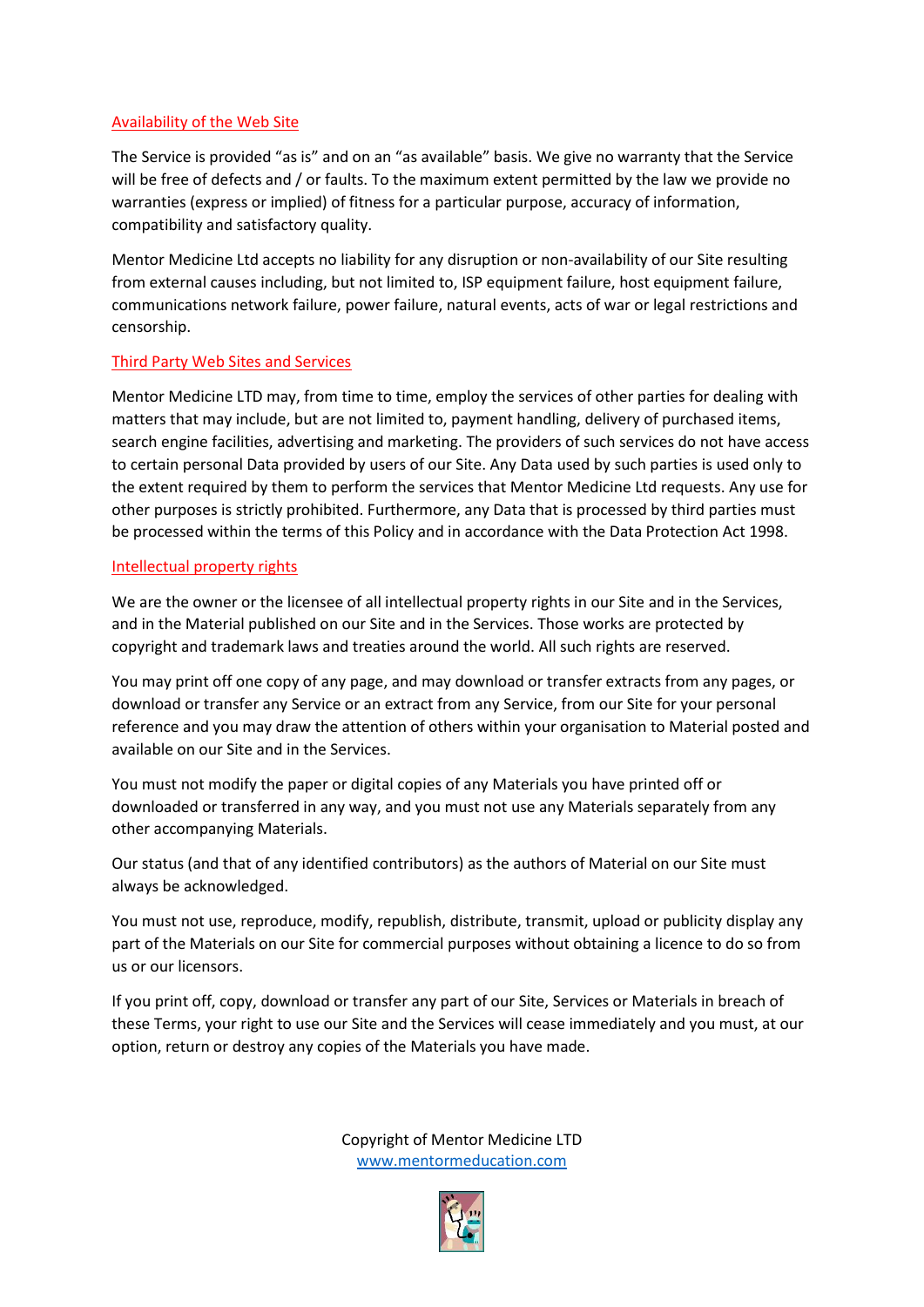# Use of Paid Content

Payment of a Subscription Fee grants you a licence to use all Paid Content on our Site for the duration of your subscription. You may use such Content in the following ways:

for personal purposes; or

as a student only, for educational purposes

Commercial use of Paid Content is not permitted under the terms of a normal subscription.

Employees of Learning Establishments are not permitted to use Paid Content for teaching purposes under the terms of a normal subscription. Please contact Mentor Medicine LTD for details of Education level subscriptions and the accompanying Terms and Conditions.

Under such a licence, you agree that:

you will not use the Paid Content of our Site for commercial purposes unless given express written permission to do so by Mentor Medicine LTD;

you will not systematically copy Paid Content from our Site with a view to creating or compiling any form of comprehensive collection, compilation, directory or database unless given express written permission to do so by Mentor Medicine LTD; and

you may, as a student of a recognised Learning Establishment, use the Paid Content of our Site for educational purposes provided an appropriate reference is given for all Content so applied using a suitable referencing system of your choice or as stipulated by your Learning Establishment

#### **Subscriptions**

Subscription charges commence on the date that you activate your subscription. Your credit / debit card will be billed on activation. Your payment will be at the price advertised on our Site. Mentor Medicine LTD reserve the right to change Subscription Fees from time to time and any such changes may affect your subscription rate.

If you terminate your subscription or account you will continue to have access to the Paid Content for the remainder of the Subscription Period you are currently in up until the renewal date whereupon access will cease unless you choose to pay the Subscription Fee and reactivate your subscription.

Once payment and details have been received, you will be emailed further instructions about the course you have signed up to along with terms and conditions of attendance. Be sure to check your bulk/spam folders.

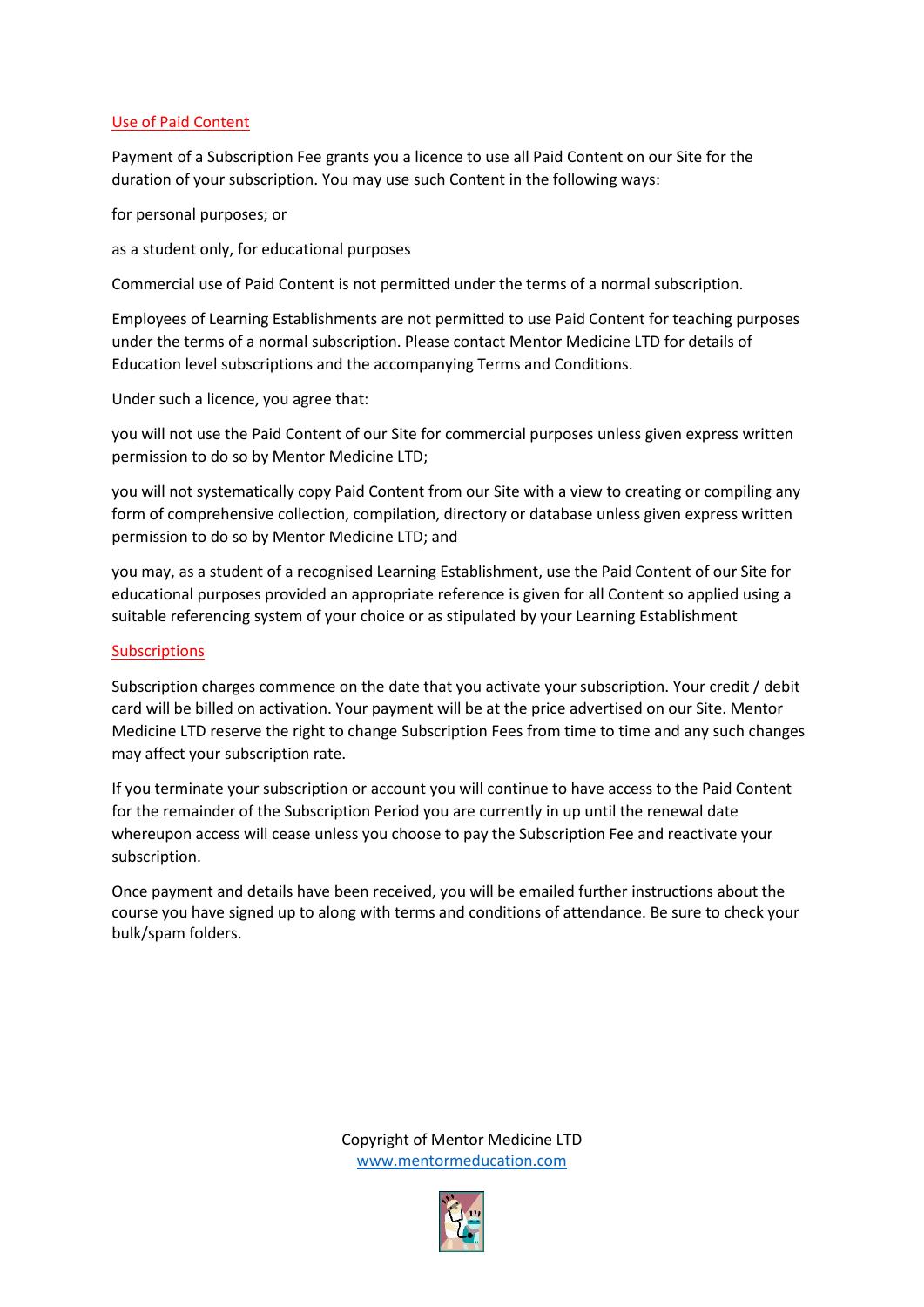# **T+Cs apply :**

**Please note once payment has been made, the application fee is non-refundable and nontransferable if booking any of the following online Mentor MRCGP Courses**

**: Mentor RCA Strategy Webinar | RCA Online Consult : Mentor AKT Stats Online Lecture| AKT Plots Webinar**

# **Mentor 1 day|1/2 day : RCA |AKT Courses**

- **1. Courses are not transferable**
- **2. Cancellation up to 2 weeks before the course - non refundable**
- **3. Cancellation 2-4 weeks before the course : 50% fees refunded less cancellation fee**
- **4. Cancellation before 4 weeks : 100% fee refunded less cancellation fee**
- **5. A cancellation fee of £30 is applicable in all cases**

# **Winter Face to Face Courses - Cancellations and Adverse Weather**

In the event of adverse weather conditions, the following terms & conditions will apply:

1. In the event that Mentor Medicine LTD has to cancel a course due to adverse weather conditions, applicants will be offered either:

i) full refund of application fees paid and complimentary code to Mentor Online Consults

OR

ii) transfer to the next available course dependant upon capacity

2. In the event that an applicant cancels or is unable to make the course due to adverse weather conditions, a cancellation fee of 50% of fees paid will apply.

3. All decisions regarding refunds and course transfers are made at the discretion of Dr Giam and are final.

# **Disclaimers**

Mentor Medicine Ltd makes no warranty or representation that our Site will meet your requirements, that it will be of satisfactory quality, that it will be fit for a particular purpose, that it will not infringe the rights of third parties, that it will be compatible with all systems, that it will be secure and that all information provided will be accurate. We make no guarantee of any specific results from the use of our Service.

No part of our Site is intended to constitute advice and the Content of our Site should not be relied upon when making any decisions or taking any action of any kind.

We therefore disclaim all liability and responsibility arising from any reliance placed on such Materials by any visitor to our Site or user of our Services, or by anyone who may be informed of any of their contents. You assume total responsibility for your use of the Site and any linked sites.

Description or reference to an organisation, product, publication or service does not imply endorsement of that unless it is owned by Mentor Medicine Ltd and in which case it is subject to the disclaimers and limitations of liability herein.

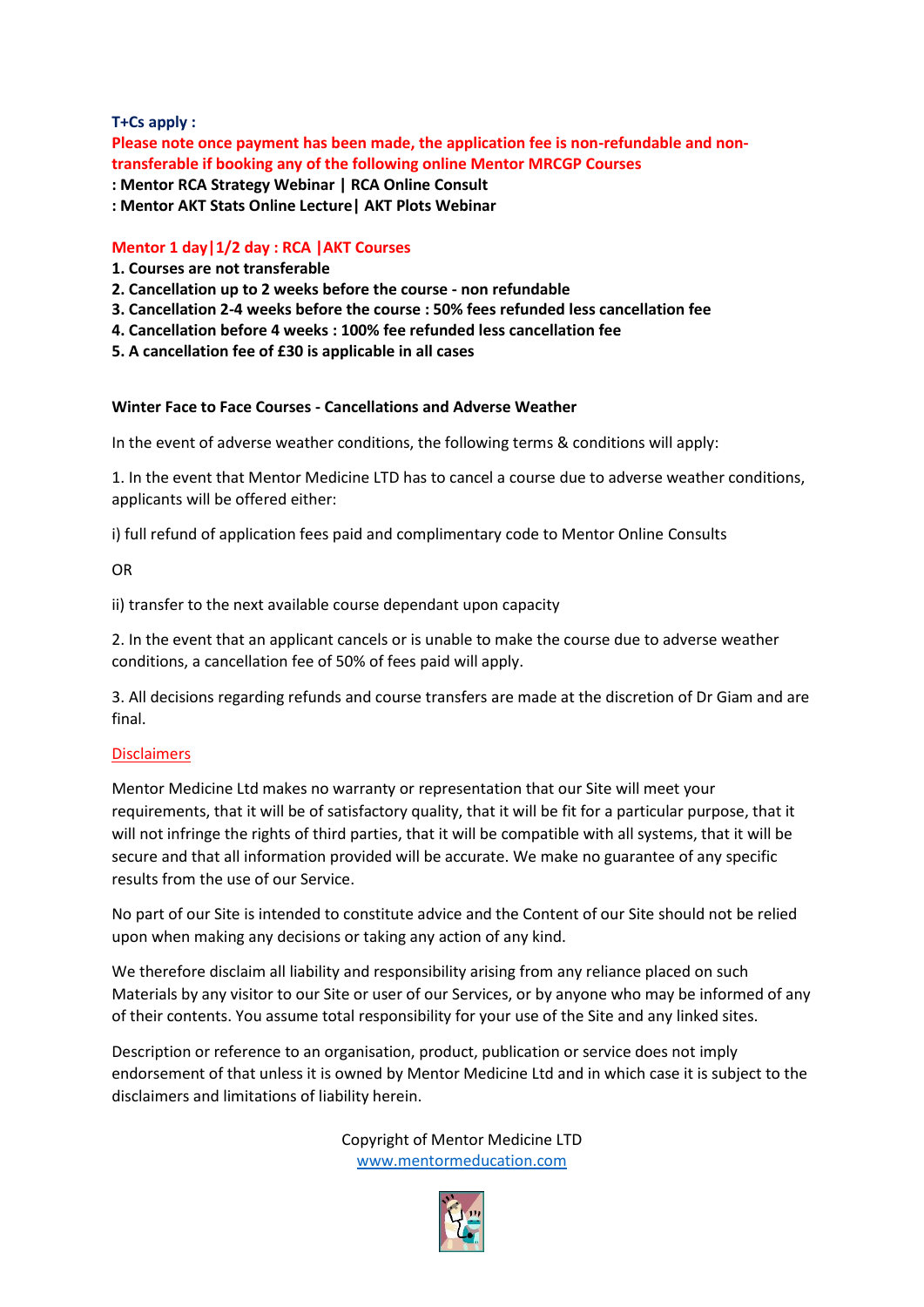To the fullest extent permitted by law, the material and information displayed on our website is provided without any guarantees, conditions or warranties as to accuracy.

The Materials on this website is intended for use as an exam revision or personal development resource. It is not a substitute for your own clinical judgement as a professional. All characters appearing in our Materials are fictitious. Any resemblance to real persons, living or dead, is purely coincidental. With respect to clinical matters the opinions expressed represent those solely of Dr Giam and Mentor Medicine LTD. Patients are advised to consult with their own doctor (or other health professional) prior to considering, adopting, or applying any such plans, treatments, suggestions, or procedures. Any reference to drug dosage should be checked with your local formulary before prescribing.

Mentor Medicine Ltd does not make any guarantees that use of our Site products, Services or Materials will guarantee success in any exam or other test of any nature.

# Our liability

The Material displayed on our Site and used in the Services is provided without any guarantees, conditions or warranties as to its accuracy. To the extent permitted by law, We, other members of our group of companies and third parties connected to us hereby expressly exclude:

All conditions, warranties and other terms which might otherwise be implied by statute, common law or the law of equity.

Any liability for any direct, indirect or consequential loss or damage incurred by any user in connection with our Site, the Services or the Materials or in connection with the use, inability to use, or results of the use of our Site, the Services or the Materials, or any websites linked to our Site, Services or Materials and any materials posted on our Site or provided in the Services, including, without limitation any liability for:

loss of income or revenue;

loss of business;

loss of profits or contracts;

loss of anticipated savings;

loss of data;

loss of goodwill;

wasted management or office time; and

for any other loss or damage of any kind, however arising and whether caused by tort (including negligence), breach of contract or otherwise, even if foreseeable.

This does not affect our liability for death or personal injury arising from our negligence, nor our liability for fraudulent misrepresentation or misrepresentation as to a fundamental matter, nor any other liability which cannot be excluded or limited under applicable law.